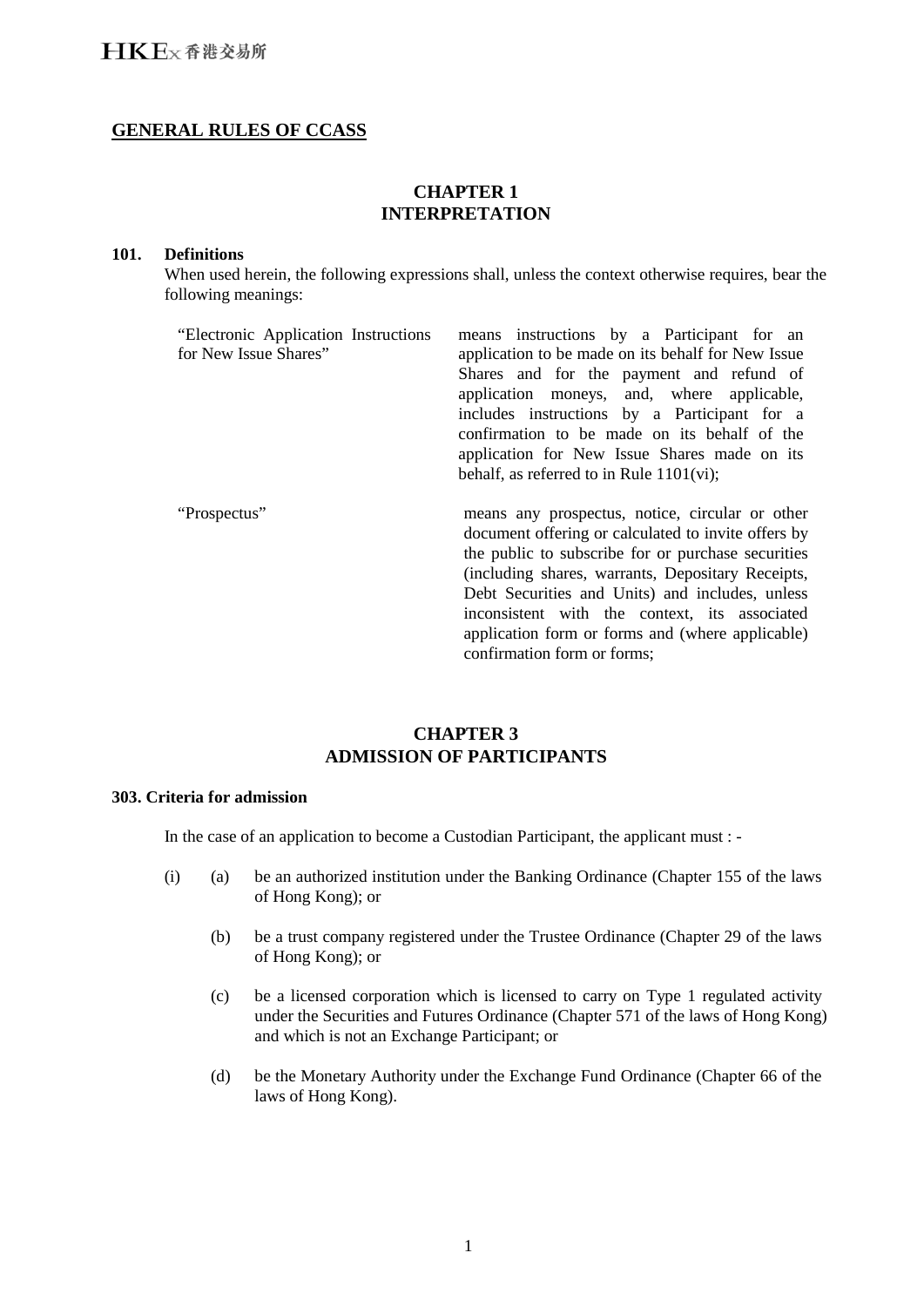# **CHAPTER 9 CLEARING SERVICES**

## **906. Clearance of other transactions : TIs**

Each Participant that wishes to effect electronic transfers of Exchange Fund Notes, Government Bonds or Specified Instruments between its Stock Account and the CMU Account of a Recognized Dealer or electronic transfers of CMU Instruments between its Stock Account and the CMU Account of a CMU Member must complete and sign (and stamped with the company chop, if applicable) the appropriate instruction form in the form prescribed by HKSCC from time to time. Such completed and signed form must be submitted to HKSCC at the CCASS Depository or the Customer Service Centre for processing by HKSCC.

Transfer Instructions submitted by Participants will be subject to clearing and settlement in accordance with the Operational Procedures.

For the avoidance of doubt, HKSCC will not be responsible in any way for the failure or delay of a Participant, a Recognized Dealer or a CMU Member to settle a transfer of Exchange Fund Notes, Government Bonds, Specified Instruments or CMU Instruments in accordance with Transfer Instructions. If one of the parties is in default, the other will have to pursue the party in default.

# **CHAPTER 11 NOMINEE SERVICES**

#### **1101. Scope and extent of nominee and similar services**

Subject to the Rules, in respect of Eligible Securities held in custody or recorded in the CCASS Depository or in an Appointed Depositary (as the case may be) and credited to the Stock Accounts of Participants and in respect of New Issue Shares, HKSCC may from time to time provide nominee and similar services to Participants in such manner and to such extent and at such times as it considers appropriate. The services may include :

(vi) the receipt of and compliance with electronic instructions (a) to cause the Nominee to apply for New Issue Shares on its behalf and (b) to arrange payment and refund of the money due on application, and (where applicable) the receipt of and compliance with electronic instructions to cause the Nominee to confirm on its behalf the application for New Issue Shares made on its behalf, in each case in accordance with the Operational Procedures;

#### **1104. Time limit for deposit of Eligible Securities**

HKSCC may assign a time-limit for the deposit by Participants of such Eligible Securities which are the subject of such actions, transactions or other matters and in respect of such Eligible Securities deposited into CCASS after such a time-limit, HKSCC shall be under no obligation to register them in the name of HKSCC or its nominee on or prior to the record or meeting date or the time limit.

#### **1105. Time limit for instructions etc.**

In respect of any actions, transactions or other matters affecting an Eligible Security, HKSCC may assign a time-limit by which instructions, payments and/or other actions required to be taken in relation thereto by Participants (including persons acting with the authority of or on behalf of or for the account of the Participants) must be received by HKSCC. HKSCC may assign a latest time for (a) the giving of Electronic Application Instructions for New Issue Shares by Participants, which shall not be later than the latest time for lodging of application forms as described in the Prospectus or confirmation forms as described in the Prospectus as supplemented and amended, as the case may be, and (b) the giving of Tender Instructions, which shall not be later than (in the case of Exchange Fund Notes and Specified Instruments) two Business Days before the latest time for making the relevant tender or (in the case of Government Bonds and CMU Instruments) the latest time for application on the closing date of the subscription period. Save for the giving of Electronic Application Instructions for New Issue Shares, Investor Participants will normally be subject to a different time-limit for giving of instructions to HKSCC. Instructions from Participants with respect to any actions, transactions or other matters affecting Eligible Securities, Electronic Application Instructions for New Issue Shares and Tender Instructions shall be given to HKSCC electronically via CCASS Terminals or